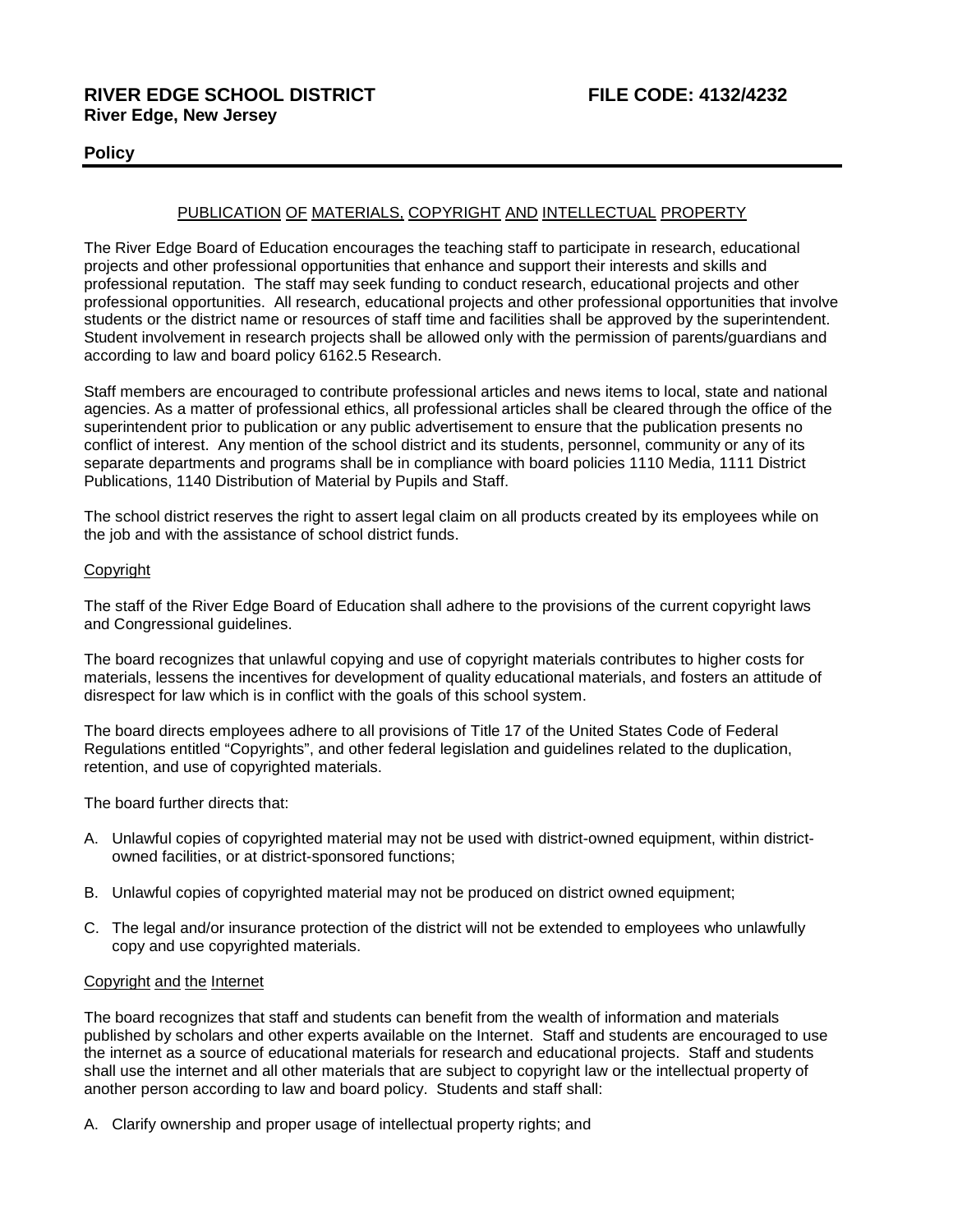B. Provide for the equitable distribution of monetary and other benefits derived from intellectual property.

All district staff, students and any other persons employed by the district and to all persons receiving funding administered by the district or receiving other compensation from the district, shall comply with law and board policy concerning copyright and intellectual property for all forms of written, internet published or other media materials.

## District Ownership

Subject to the exceptions identified below, the district shall be the sole owner of all intellectual property created through the use of district resources or facilities, supported directly or indirectly by funds administered by the district, developed within the scope of employment by employees, agreed in writing to be a specially commissioned work, or assigned in writing to the district.

- A. The district shall have no ownership rights in the following intellectual property, which shall be owned by its creator:
	- 1. Regular academic work products, provided that the regular academic work product was not assigned in writing to the district or specifically ordered or commissioned and designated in writing by the creator and district as a specially commissioned work;
	- 2. Intellectual property created by a student solely for the purpose of satisfying course requirements, unless the student assigns ownership rights in the intellectual property to the district in writing or assignment of such ownership rights to the district is made a condition for participation in a course.

If the intellectual property referred to in (1) or (2) above is a derivative of or otherwise uses pre-existing district-owned intellectual property, this provision shall not prevent the district from asserting its preexisting rights.

B. For intellectual property created in the course of or pursuant to external sales, industrial affiliates programs or other contractual arrangements with external (non-district) parties, ownership will be determined in accordance with the terms of the district's agreement with the external party and applicable law.

### Software Development

Computer software programs developed by those in the employ of the board, including faculty, staff, and students, become the property of the board if the programs were developed during the hours of employment and/or with the use of district-owned equipment or supplies.

To encourage employees and students to develop educational computer software materials for public use within and outside the school district, agreements can be initiated between the creators of material and the board, through the superintendent.

The copyright and royalties of computer software materials developed solely at an individual's expense and on his or her own time are the property of the individual

| Adopted:             | March 20, 1991     |
|----------------------|--------------------|
| Revised:             | September 17, 2003 |
| NJSBA Review/Update: | August 2017        |
| Readopted:           | February 27, 2018  |

Key Words

Copyright, Intellectual Property, Publication

**Legal Reference:** N.J.S.A. 18A:36-34 Written approval required prior to acquisition of certain